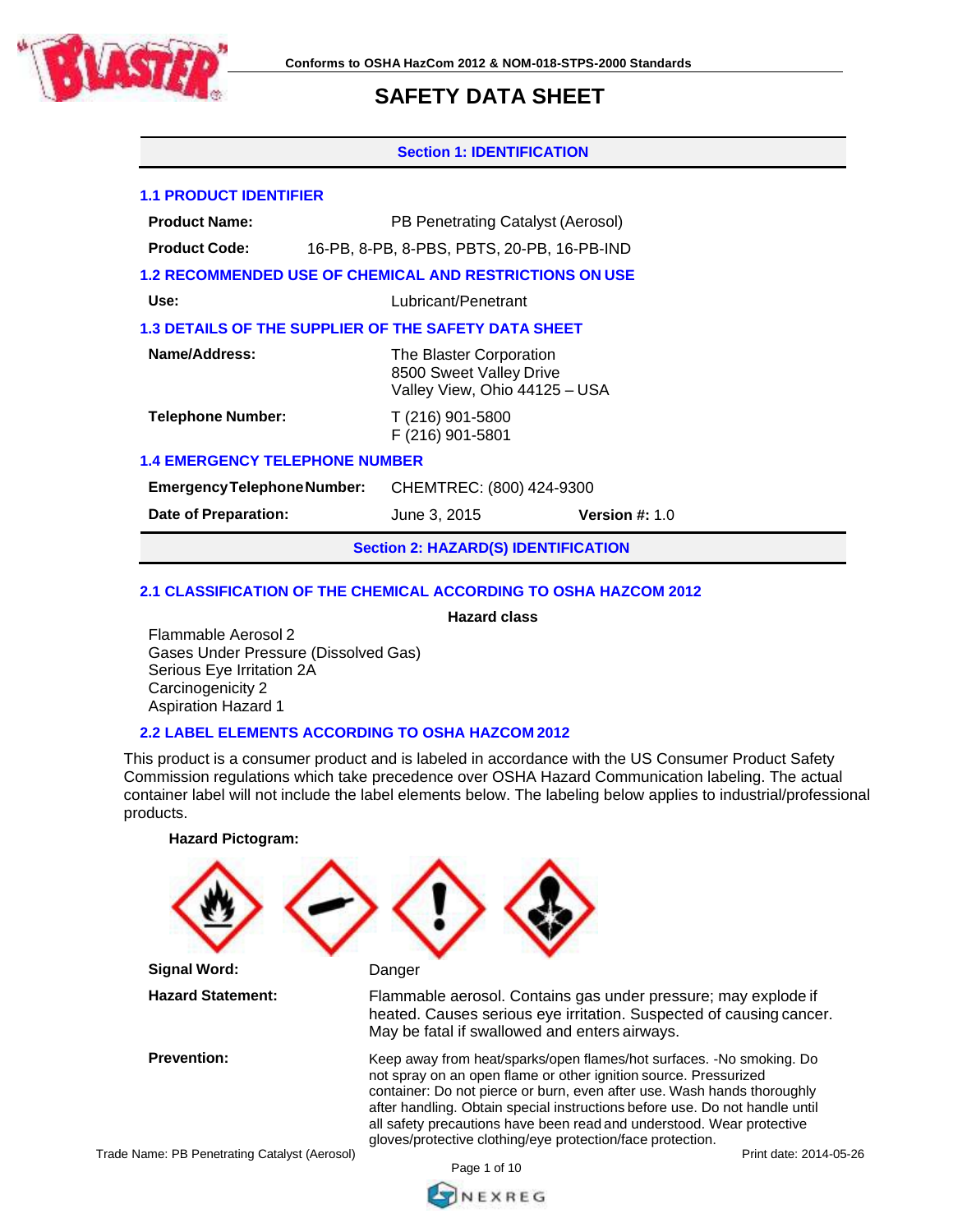

| Response: | If exposed or concerned: Get medical advice/attention. If in eyes:<br>Rinse cautiously with water for several minutes. Remove contact<br>lenses, if present and easy to do. Continue rinsing. If eye irritation<br>persists: Get medical advice/attention. If swallowed: Immediately<br>call a poison center or doctor. Do NOT induce vomiting. |
|-----------|-------------------------------------------------------------------------------------------------------------------------------------------------------------------------------------------------------------------------------------------------------------------------------------------------------------------------------------------------|
| Storage:  | Protect from sunlight. Do not expose to temperatures exceeding<br>50 °C/122 °F. Store in a well-ventilated place. Store locked up.                                                                                                                                                                                                              |
| Disposal: | Dispose of contents and container in accordance with all local,<br>regional, national and international regulations.                                                                                                                                                                                                                            |

# **2.3 ADDITIONAL INFORMATION**

**Hazards not otherwise classified:** Not applicable.

8 % of the mixture consists of ingredient(s) of unknown acute toxicity.

This product is a hazardous chemical as defined by NOM-018-STPS-2000.

# **Mexico Classification:**



**Blue = Health Red = Flammability Yellow = Reactivity White = Special Hazard Rating:** 0 = minimal, 1 = slight, 2 = moderate, 3 = severe, 4 = extreme

**Section 3: COMPOSITION/INFORMATION ON INGREDIENTS**

#### **3.1 MIXTURES**

| Ingredient                                  | UN#           | $H/F/R/*$     | <b>CAS No</b> | Wt. %       |
|---------------------------------------------|---------------|---------------|---------------|-------------|
|                                             |               |               |               |             |
| Distillates (petroleum), hydrotreated light | Not available | Not available | 64742-47-8    | $50 - 60$   |
| Solvent naphtha (petroleum), heavy          |               |               |               |             |
| aromatic                                    | <b>UN1270</b> | Not available | 64742-94-5    | $20 - 30$   |
| Distillates (petroleum), hydrotreated       |               |               |               |             |
| heavy naphthenic                            | Not available | Not available | 64742-52-5    | $20 - 30$   |
| Carbon dioxide                              | UN1013        | 1/0/0         | 124-38-9      | 1 - 5       |
|                                             | UN1334/       |               |               |             |
| Naphthalene                                 | <b>UN2304</b> | 2/2/0         | $91 - 20 - 3$ | $2 - 3$     |
| Dinonylphenol, ethoxylated, phosphated      | Not available | Not available | 39464-64-7    | $0.5 - 1.5$ |

The exact percentage (concentration) of composition has been withheld as a trade secret in accordance with paragraph (i) of §1910.1200.

\* Per NOM-018-STPS-2000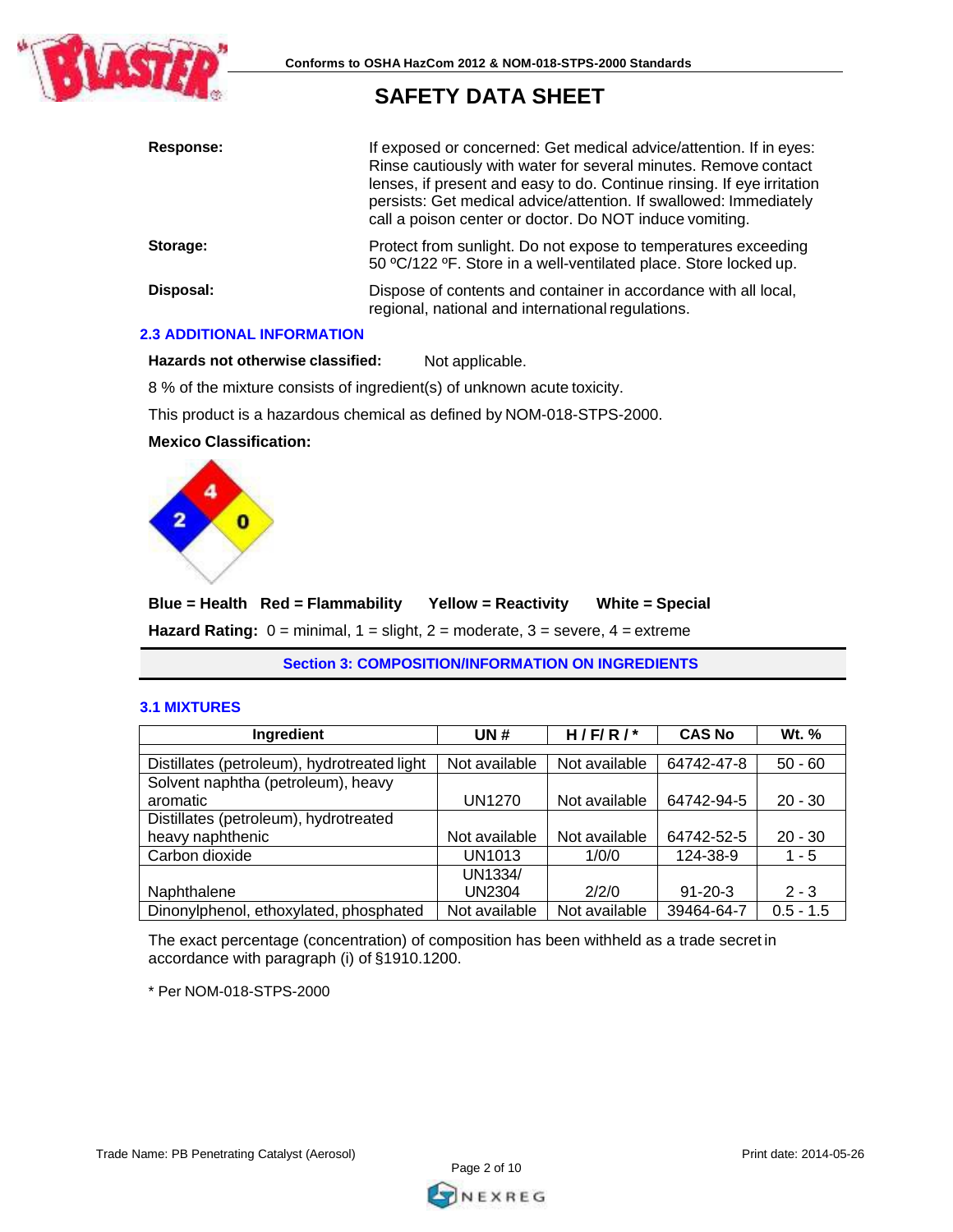

#### **Section 4: FIRST- AID MEASURES**

#### **4.1 DESCRIPTION OF THE FIRST AID MEASURE**

| <b>Note to Physicians:</b><br><b>Specific Treatments:</b>                       | Symptoms may not appear immediately.<br>In case of accident or if you feel unwell, seek medical advice<br>immediately (show the label or SDS where possible).                                    |  |
|---------------------------------------------------------------------------------|--------------------------------------------------------------------------------------------------------------------------------------------------------------------------------------------------|--|
| 4.3 INDICATION OF ANY IMMEDIATE MEDICAL ATTENTION AND SPECIAL TREATMENTS NEEDED |                                                                                                                                                                                                  |  |
| Ingestion:                                                                      | May cause respiratory tract irritation.                                                                                                                                                          |  |
| Inhalation:                                                                     | May be fatal if swallowed and enters airways. This product may be<br>aspirated into the lungs and cause chemical pneumonitis. May<br>cause stomach distress, nausea or vomiting.                 |  |
| Skin:                                                                           | May cause skin irritation. Symptoms may include redness, drying,<br>defatting and cracking of the skin.                                                                                          |  |
| Eye:                                                                            | Causes serious eye irritation. Symptoms may include discomfort or<br>pain, excess blinking and tear production, with marked redness and<br>swelling of the conjunctiva.                          |  |
|                                                                                 | 4.2 MOST IMPORTANT SYMPTOMS AND EFFECTS, BOTH ACUTE AND DELAYED                                                                                                                                  |  |
| Ingestion:                                                                      | If swallowed, do NOT induce vomiting unless directed to do so by<br>medical personnel. Never give anything by mouth to an unconscious<br>person. Get immediate medical advice/attention.         |  |
| Inhalation:                                                                     | If breathing is difficult, remove to fresh air and keep at rest in a position<br>comfortable for breathing. Get medical advice/attention if you feel unwell.                                     |  |
| Skin:                                                                           | In case of contact, immediately flush skin with plenty of water.<br>Remove contaminated clothing and shoes. Wash clothing before<br>reuse. Call a physician if irritation develops and persists. |  |
| Eye:                                                                            | In case of contact, immediately flush eyes with plenty of water for at<br>least 15 minutes. If easy to do, remove contact lenses, if worn. If<br>irritation persists, get medical attention.     |  |
|                                                                                 |                                                                                                                                                                                                  |  |

**Section 5: FIRE-FIGHTING MEASURES**

#### **5.1 EXTINGUISHING MEDIA**

**Suitable Extinguishing Media:** Dry chemical, carbon dioxide or foam.

**Unsuitable Extinguishing Media:** Water may be ineffective for extinguishing fire.

# **5.2 SPECIAL HAZARDS ARISING FROM THE CHEMICAL**

**Products of Combustion:** May include, and are not limited to: oxides of carbon, hydrocarbons.

# **5.3 SPECIAL PROTECTIVE EQUIPMENT AND PRECAUTIONS FOR FIRE FIGHTERS**

Keep upwind of fire. Wear full fire fighting turn-out gear (full Bunker gear) and respiratory protection (SCBA). Cool closed containers exposed to fire with water. Do not use a solid water stream asit may scatter and spread fire. Containers may explode when heated.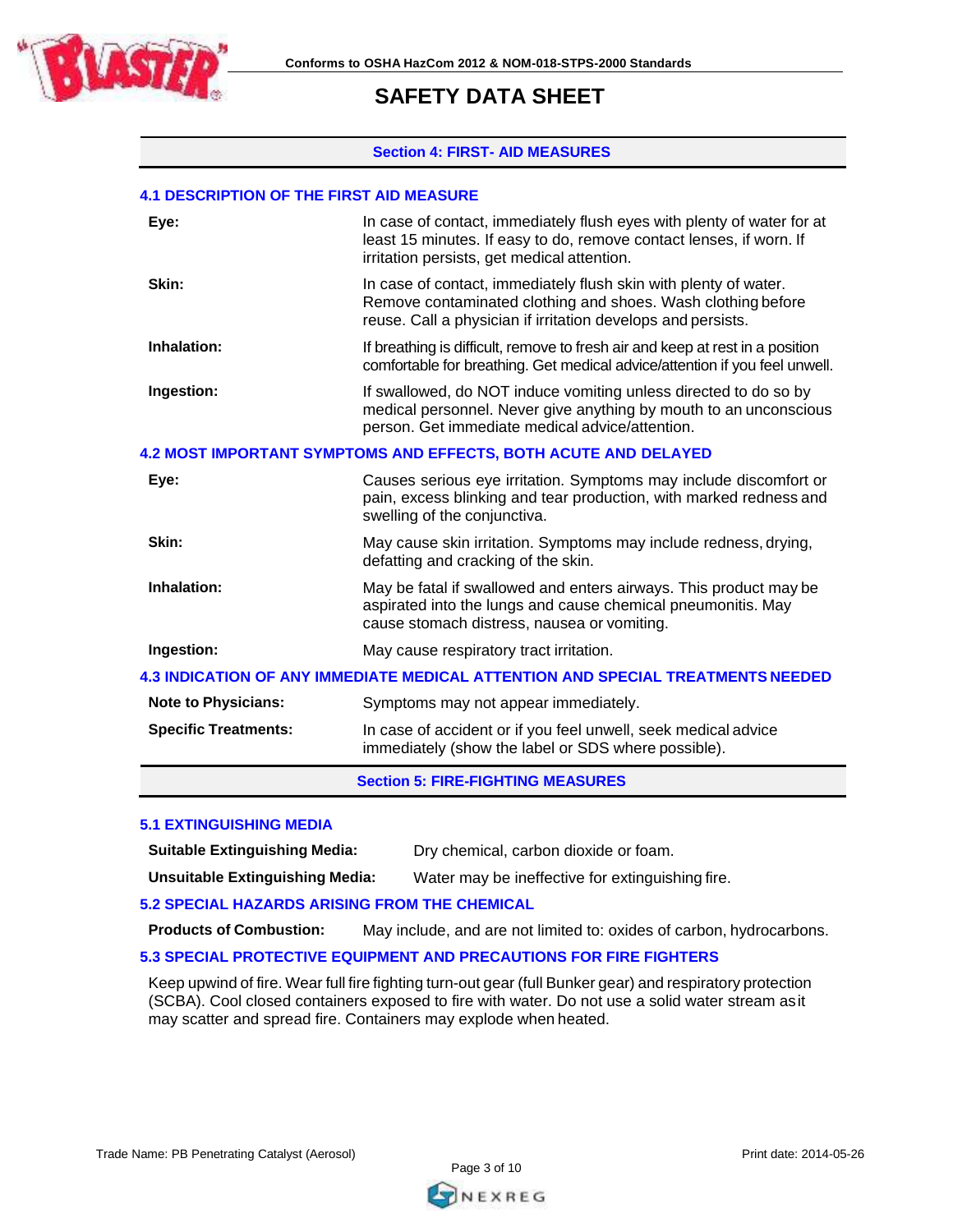

# **Section 6: ACCIDENTAL RELEASE MEASURES**

# **6.1 PERSONAL PRECAUTIONS, PROTECTIVE EQUIPMENT AND EMERGENCY PROCEDURES**

Use personal protection recommended in Section 8. Isolate the hazard area and deny entry to unnecessary and unprotected personnel. Eliminate sources of ignition.

# **6.2 METHODS AND MATERIALS FOR CONTAINMENT AND CLEANING - UP**

| <b>Methods for Containment:</b> | Contain and/or absorb spill with inert material (e.g. sand, vermiculite),<br>then place in a suitable container. Do not flush to sewer or allow to enter<br>waterways. Use appropriate Personal Protective Equipment (PPE). |
|---------------------------------|-----------------------------------------------------------------------------------------------------------------------------------------------------------------------------------------------------------------------------|
| <b>Methods for Cleaning-Up:</b> | Scoop up material and place in a disposal container. Vapors may be<br>heavier than air and may travel along the ground to a distant ignition<br>source and flash back. Provide ventilation.                                 |

**Section 7: HANDLING AND STORAGE**

## **7.1 PRECAUTIONS FOR SAFE HANDLING**

| Handling:                      | Keep away from sources of ignition. - No smoking. Avoid contact<br>with skin and eyes. Avoid breathing dust/fume/gas/mist/vapours/<br>spray. Do not swallow. When using do not eat, drink or smoke. Do<br>not spray on an open flame or other ignition source. Use only<br>outdoors or in a well-ventilated area. Pressurized container: Do not<br>pierce or burn, even after use. (See section 8) |
|--------------------------------|----------------------------------------------------------------------------------------------------------------------------------------------------------------------------------------------------------------------------------------------------------------------------------------------------------------------------------------------------------------------------------------------------|
| <b>General Hygiene Advice:</b> | Launder contaminated clothing before reuse. Wash hands before<br>eating, drinking, or smoking.                                                                                                                                                                                                                                                                                                     |
|                                | <b>7.2 CONDITIONS FOR SAFE STORAGE, INCLUDING ANY INCOMPATIBILITIES</b>                                                                                                                                                                                                                                                                                                                            |
| Storage:                       | Keep locked up and out of reach of children. Do not expose to                                                                                                                                                                                                                                                                                                                                      |

temperatures exceeding 50 °C/ 122 °F. Store in dry, cool, wellventilated area. (See section 10)

**Section 8: EXPOSURE CONTROLS/PERSONAL PROTECTION**

# **8.1 CONTROL PARAMETERS**

## **Exposure Guidelines**

| <b>Occupational Exposure Limits</b>                    |                              |                              |  |
|--------------------------------------------------------|------------------------------|------------------------------|--|
| Ingredient                                             | <b>OSHA-PEL</b>              | <b>ACGIH-TLV</b>             |  |
|                                                        |                              |                              |  |
| Distillates (petroleum), hydrotreated light            | $100$ ppm                    | $200$ mg/m <sup>3</sup>      |  |
| Solvent naphtha (petroleum), heavy aromatic            | Not available.               | Not available.               |  |
| Distillates (petroleum), hydrotreated heavy naphthenic | $5$ mg/m <sup>3</sup> (mist) | $5$ mg/m <sup>3</sup> (mist) |  |
|                                                        | 5000 ppm;                    |                              |  |
| Carbon dioxide                                         | 9000 mg/m $3$                | 5000 ppm                     |  |
|                                                        | 10 ppm;                      |                              |  |
| Naphthalene                                            | 50 mg/m $3$                  | 10 ppm                       |  |
| Dinonylphenol, ethoxylated, phosphated                 | Not available.               | Not available.               |  |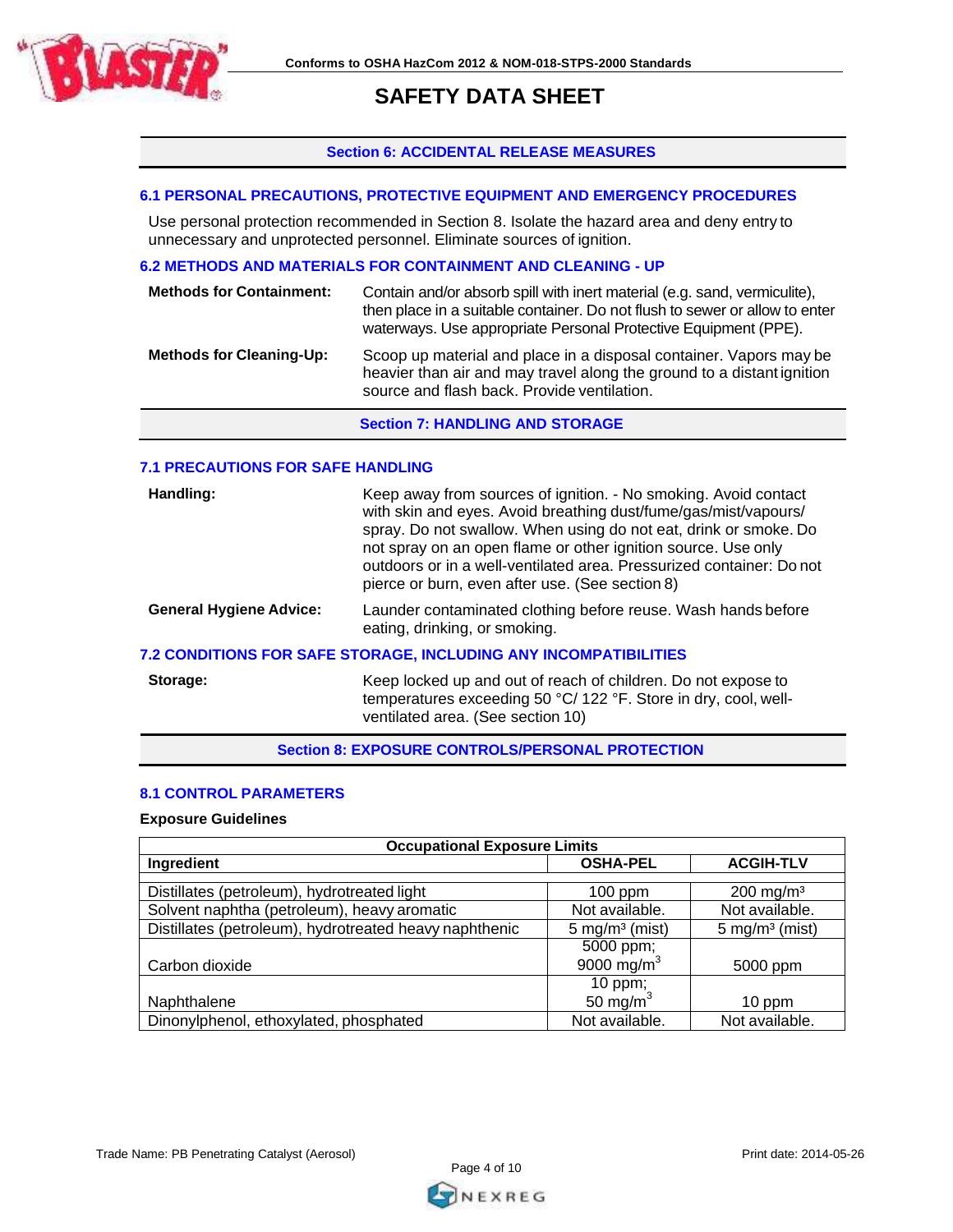

# **8.2 EXPOSURE CONTROLS**

**Engineering Controls:** Use ventilation adequate to keep exposures (airborne levels of dust, fume, vapor, etc.) below recommended exposure limits.

#### **8.3 INDIVIDUAL PROTECTIVE MEASURES**

**Personal Protective Equipment:**

**Eye/Face Protection:** Safety glasses with side-shields.

**Skin Protection:**

**Hand Protection:** Wear chemically resistant protective gloves.

**Body Protection:** Wear suitable protective clothing.

**Respiratory Protection:** A NIOSH approved respirator is recommended in poorly ventilated areas or when permissible exposure limits may be exceeded. Respirator selection must be based on known or anticipated exposure levels, the hazards of the product and the safe working limits of the selected respirator. **General Health and Safety**

**Measures:**

Do not eat, smoke or drink where material is handled, processed or stored. Wash hands carefully before eating or smoking. Handle according to established industrial hygiene and safety practices. Ensure that eyewash stations and safety showers are close to the workstation location.

#### **Section 9: PHYSICAL AND CHEMICAL PROPERTIES**

#### **9.1 INFORMATION ON BASIC PHYSICAL AND CHEMICAL PROPERTIES**

| Appearance:                                     | Viscous / Oily.             |
|-------------------------------------------------|-----------------------------|
| Color:                                          | Orange.                     |
| Odor:                                           | Heavy aromatic.             |
| <b>Odor Threshold:</b>                          | Not available.              |
| <b>Physical State:</b>                          | Gas/pressurized liquid.     |
| pH:                                             | Not available.              |
| <b>Melting Point/Freezing Point:</b>            | Not available.              |
| <b>Initial Boiling Point and Boiling Range:</b> | 177.8 °C (352 °F)           |
| <b>Flash Point:</b>                             | 65.6 °C (150 °F)            |
| <b>Evaporation Rate:</b>                        | $<$ 1 (n-butyl acetate = 1) |
| <b>Flammability:</b>                            | Flammable.                  |
| Lower Flammability/Explosive Limit:             | Not available.              |
| <b>Upper Flammability/Explosive Limit:</b>      | Not available.              |
| <b>Vapor Pressure:</b>                          | Not available.              |
| <b>Vapor Density:</b>                           | $>1$ (Air = 1)              |
| <b>Relative Density/Specific Gravity:</b>       | $0.91$ (Water = 1)          |
| Solubility:                                     | Negligible.                 |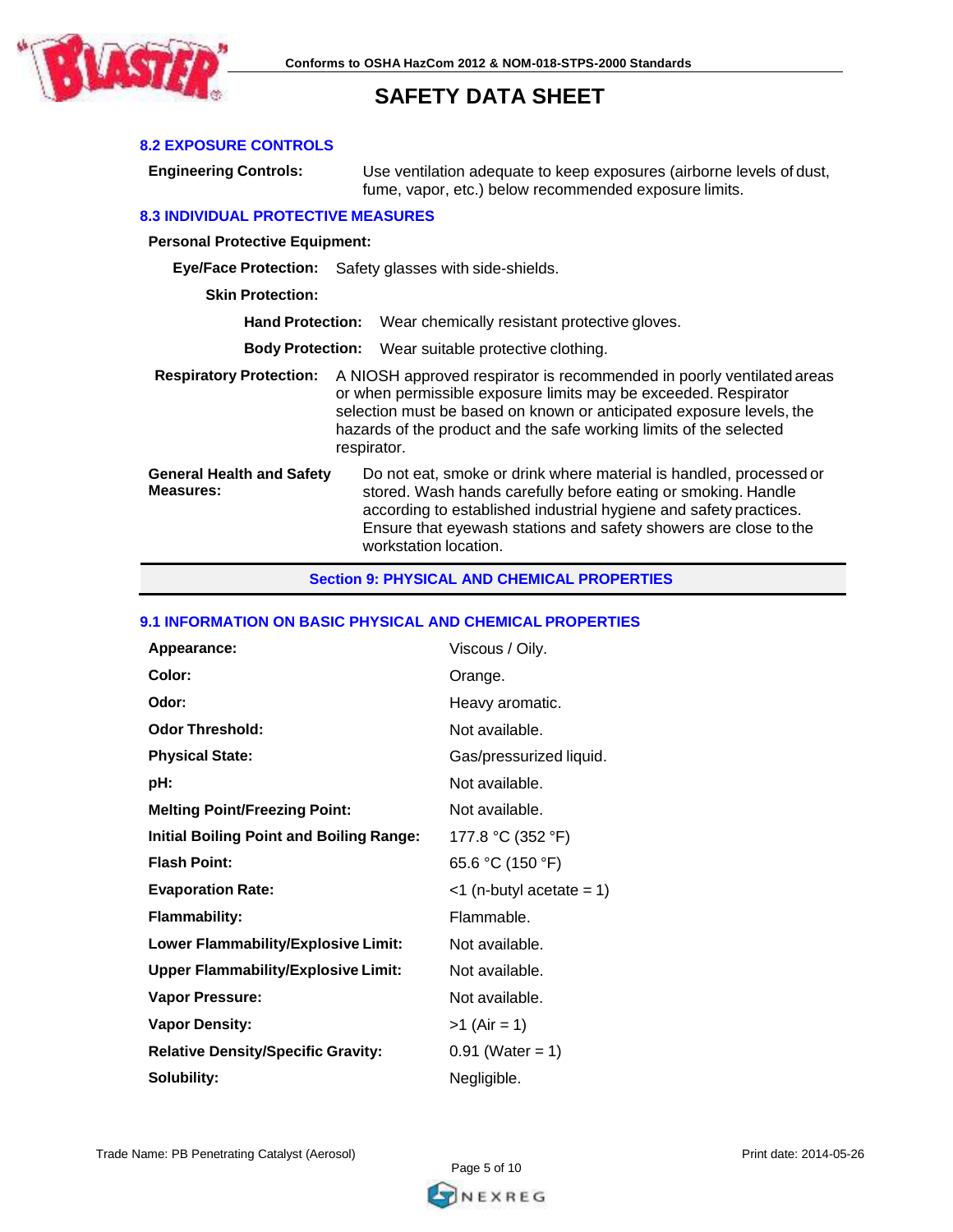

| Partition coefficient: n-octanol/water: | Not available. |
|-----------------------------------------|----------------|
| <b>Auto-ignition Temperature:</b>       | Not available. |
| <b>Decomposition Temperature:</b>       | Not available. |
| <b>Viscosity:</b>                       | Not available. |
| <b>Oxidizing Properties:</b>            | Not available. |
| <b>Explosive Properties:</b>            | Not available. |
| <b>VOC Content:</b>                     | < 25%          |
| <b>Flame Projection:</b>                | $0 \text{ cm}$ |
| <b>Heat of Combustion:</b>              | 45.8 kJ/g      |

# **Section 10: STABILITY AND REACTIVITY**

#### **10.1 REACTIVITY**

No dangerous reaction known under conditions of normal use.

#### **10.2 CHEMICAL STABILITY**

Stable under normal storage conditions. Flammable aerosol. Contents under pressure. Containermay explode if heated. Do not puncture. Do not burn.

#### **10.3 POSSIBILITY OF HAZARDOUS REACTIONS**

No dangerous reaction known under conditions of normal use.

#### **10.4 CONDITIONS TO AVOID**

Heat. Incompatible materials. Sources of ignition. Excessive water.

#### **10.5 INCOMPATIBLE MATERIALS**

Strong oxidizing agents. Strong reducing agents. Moisture.

# **10.6 HAZARDOUS DECOMPOSITION PRODUCTS**

May include, and are not limited to: oxides of carbon, hydrocarbons.

#### **Section 11: TOXICOLOGICAL INFORMATION**

#### **11.1 INFORMATION ON TOXICOLOGICAL EFFECTS**

**Likely Routes of Exposure:** Skin contact, eye contact, inhalation, and ingestion.

**Symptoms related to physical/chemical/toxicological characteristics:**

- **Eye:** Causes serious eye irritation. Symptoms may include discomfort or pain, excess blinking and tear production, with marked redness and swelling of the conjunctiva.
- **Skin:** May cause skin irritation. Symptoms may include redness, drying, defatting and cracking of the skin.
- **Ingestion:** May be fatal if swallowed and enters airways. This product may be aspirated into the lungs and cause chemical pneumonitis. May cause stomach distress, nausea or vomiting.
- **Inhalation:** May cause respiratory tract irritation.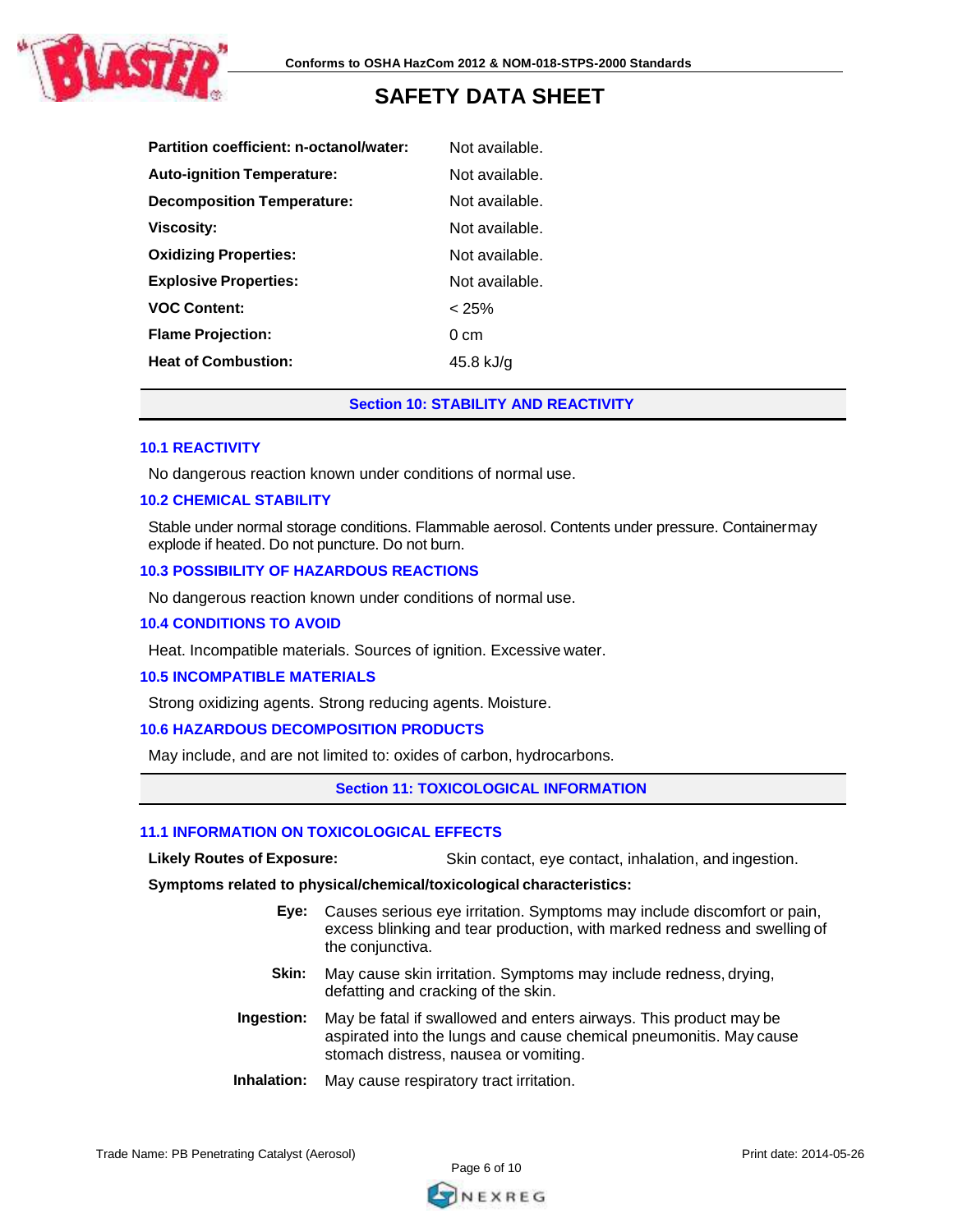

# **Acute Toxicity:**

| Ingredient                                               | <b>IDLH</b>    | <b>LC50</b>          | <b>LD50</b>                |  |
|----------------------------------------------------------|----------------|----------------------|----------------------------|--|
|                                                          |                |                      |                            |  |
| Distillates (petroleum),                                 |                | Inhalation           | Oral >5000 mg/kg, rat;     |  |
| hydrotreated light                                       | Not available. | $>5.2$ mg/L 4h rat   | Dermal >2000 mg/kg, rabbit |  |
| Solvent naphtha                                          |                |                      |                            |  |
| (petroleum), heavy                                       |                | Inhalation           | Oral >5000 mg/kg, rat;     |  |
| aromatic                                                 | Not available. | $>5.28$ mg/L 4h, rat | Dermal >2000 mg/kg, rabbit |  |
| Distillates (petroleum),                                 |                |                      |                            |  |
| hydrotreated heavy                                       |                | Inhalation           | Oral >5000 mg/kg, rat;     |  |
| naphthenic                                               | Not available. | $>5.0$ mg/L 4h, rat  | Dermal >5000 mg/kg, rabbit |  |
| Carbon dioxide                                           | 40000 ppm      | Not available.       | Not available.             |  |
| Oral 490 mg/kg, rat;                                     |                |                      |                            |  |
|                                                          |                |                      | Dermal >2500 mg/kg, rat;   |  |
| Naphthalene                                              | 250 ppm        | Not available.       | Dermal >20 g/kg, rabbit    |  |
| Dinonylphenol,                                           |                |                      |                            |  |
| ethoxylated, phosphated                                  | Not available. | Not available.       | Not available.             |  |
|                                                          |                |                      |                            |  |
| <b>Calculated overall Chemical Acute Toxicity Values</b> |                |                      |                            |  |

| WWIWWIWIW VTVIWII WIIVIIIIWMI / IVMIV   WAIVIII TWIMVU |                     |                                                                   |  |
|--------------------------------------------------------|---------------------|-------------------------------------------------------------------|--|
| LC50 (inhalation)                                      | LD50 (oral)         | LD50 (dermal)                                                     |  |
|                                                        |                     |                                                                   |  |
| $> 5$ mg/L 4h, rat                                     | $>$ 2000 mg/kg, rat | > 2000 mg/kg, rabbit                                              |  |
|                                                        |                     |                                                                   |  |
|                                                        |                     | <b>Chemical Listed as Carcinogen or</b><br>But with Board and and |  |

| Ingredient                                             | <b>Potential Carcinogen</b><br>(NTP, IARC, OSHA, ACGIH, CP65)* |
|--------------------------------------------------------|----------------------------------------------------------------|
| Distillates (petroleum), hydrotreated light            | Not listed.                                                    |
| Solvent naphtha (petroleum), heavy aromatic            | Not listed.                                                    |
| Distillates (petroleum), hydrotreated heavy naphthenic | Not listed.                                                    |
| Carbon dioxide                                         | Not listed.                                                    |
| Naphthalene                                            | G-A4, I-2B, N-2, CP65                                          |
| Dinonylphenol, ethoxylated, phosphated                 | Not listed.                                                    |

\* See Section 15 for more information.

## **11.2 DELAYED, IMMEDIATE, AND CHRONIC EFFECTS OF SHORT- AND LONG-TERM EXPOSURE**

| <b>Skin Corrosion/Irritation:</b>                                                   | Based on available data, the classification criteria are not met. |  |  |  |
|-------------------------------------------------------------------------------------|-------------------------------------------------------------------|--|--|--|
| <b>Serious Eye Damage/Irritation:</b>                                               | Causes serious eye irritation.                                    |  |  |  |
| <b>Respiratory Sensitization:</b>                                                   | Based on available data, the classification criteria are not met. |  |  |  |
| <b>Skin Sensitization:</b>                                                          | Based on available data, the classification criteria are not met. |  |  |  |
| <b>STOT-Single Exposure:</b>                                                        | Based on available data, the classification criteria are not met. |  |  |  |
| <b>Chronic Health Effects:</b>                                                      |                                                                   |  |  |  |
| <b>Carcinogenicity:</b>                                                             | Possible carcinogen.                                              |  |  |  |
| <b>Germ Cell Mutagenicity:</b>                                                      | Based on available data, the classification criteria are not met. |  |  |  |
| <b>Reproductive Toxicity:</b>                                                       |                                                                   |  |  |  |
| Developmental:                                                                      | Based on available data, the classification criteria are not met. |  |  |  |
| <b>Fertility:</b> Based on available data, the classification criteria are not met. |                                                                   |  |  |  |
| <b>STOT-Repeated Exposure:</b>                                                      | Based on available data, the classification criteria are not met. |  |  |  |

| <b>STOT-Repeated Exposure:</b> | Based on available data, the classification cri |
|--------------------------------|-------------------------------------------------|
| <b>Aspiration Hazard:</b>      | May be fatal if swallowed and enters airways.   |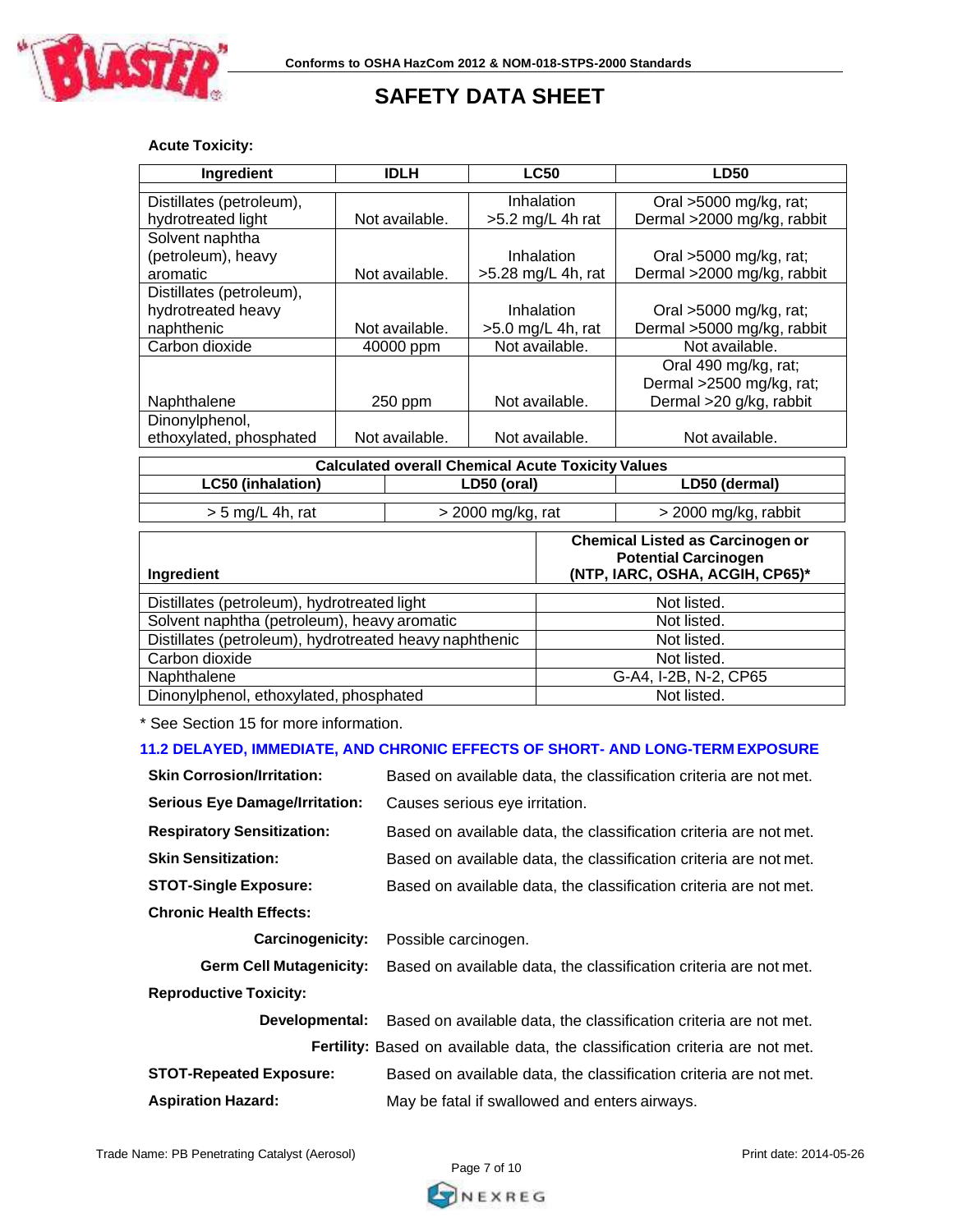

**Other Information:** Not available.

**Section 12: ECOLOGICAL INFORMATION**

# **12.1 ECOTOXICITY**

**Acute/Chronic Toxicity:** May cause long-term adverse effects in the aquatic environment.

### **12.2 PERSISTENCE AND DEGRADABILITY**

Not available.

#### **12.3 BIOACCUMULATIVE POTENTIAL**

**Bioaccumulation:** Not available.

### **12.4 MOBILITY IN SOIL**

Not available.

### **12.5 OTHER ADVERSE EFFECTS**

Not available.

**Section 13: DISPOSAL CONSIDERATIONS**

#### **13.1 WASTE TREATMENT METHODS**

**Disposal Method:** This material must be disposed of in accordance with all local, state, provincial, and federal regulations. The generation of waste should be avoided or minimized wherever possible.

**Other disposal recommendations:** Flammable vapours may accumulate in the container. Do not incinerate empty containers.

## **Section 14: TRANSPORT INFORMATION**

#### **14.1 UN NUMBER**

UN1950 UN1950

## **14.2 UN PROPER SHIPPING NAME**

AEROSOLS, flammable, limited quantities AEROSOLS, flammable, limited quantities

#### **14.3 TRANSPORT HAZARD CLASS (ES)**

 $2.1$  2.1

#### **14.4 PACKING GROUP**

# **DOT NOM-004-SCT2-1994**

#### **DOT NOM-004-SCT2-1994**

# **DOT NOM-004-SCT2-1994**

# **DOT NOM-004-SCT2-1994**

Not applicable. Not applicable.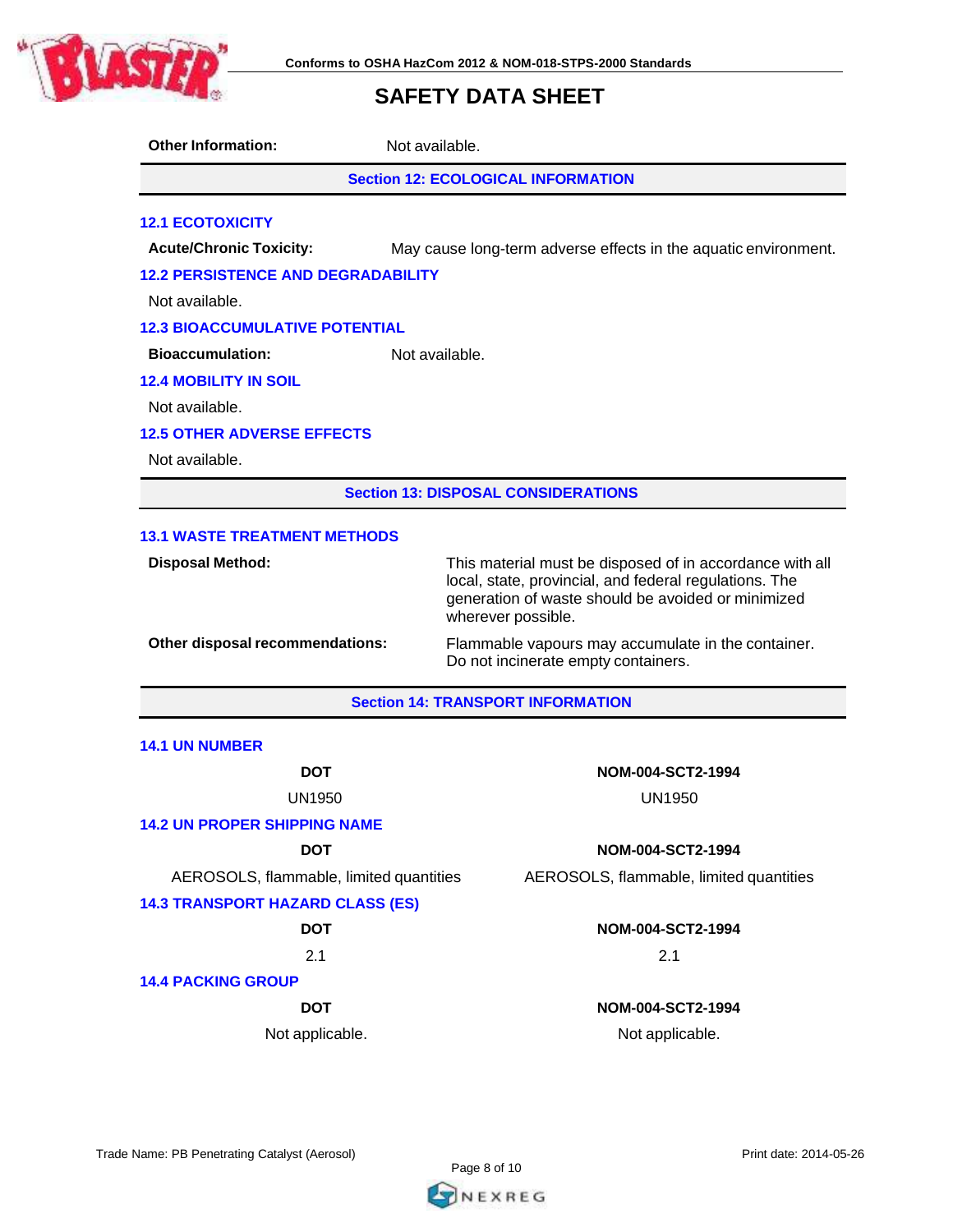

# **14.5 ENVIRONMENTAL HAZARDS**

Not available.

# **14.6 TRANSPORT IN BULK ACCORDING TO ANNEX II OF MARPOL 73/78 AND THE IBC CODE**

Not available.

# **14.7 SPECIAL PRECAUTIONS FOR USER**

Do not handle until all safety precautions have been read and understood. The BlasterCorporation does not recommend shipping their aerosol products by air.

**Section 15: REGULATORY INFORMATION**

## **15.1 SAFETY, HEALTH AND ENVIRONMENTAL REGULATIONS/ LEGISLATIONS SPECIFIC FOR THE CHEMICAL**

**US:** SDS prepared pursuant to the Hazard Communication Standard (CFR29 1910.1200) HazCom 2012

**Mexico:** SDS prepared pursuant to NOM-018-STPS-2000.

| <b>SARA Title III</b>                          |                                 |                                     |                            |             |
|------------------------------------------------|---------------------------------|-------------------------------------|----------------------------|-------------|
| Ingredient                                     | Section 302 (EHS)<br>TPQ (lbs.) | <b>Section 304</b><br>EHS RQ (lbs.) | <b>CERCLA</b><br>RQ (lbs.) | Section 313 |
| Distillates (petroleum),<br>hydrotreated light | Not listed.                     | Not listed.                         | Not listed.                | Not listed. |
| Solvent naphtha (petroleum),<br>heavy aromatic | Not listed.                     | Not listed.                         | Not listed.                | Not listed. |
| Distillates (petroleum),<br>hydrotreated heavy |                                 |                                     |                            |             |
| naphthenic                                     | Not listed.                     | Not listed.                         | Not listed.                | Not listed. |
| Carbon dioxide                                 | Not listed.                     | Not listed.                         | Not listed.                | Not listed. |
| Naphthalene                                    | Not listed.                     | Not listed.                         | 100                        | 313         |
| Dinonylphenol, ethoxylated,<br>phosphated      | Not listed.                     | Not listed.                         | Not listed.                | Not listed. |

# **State Regulations**

#### **California Proposition 65:**

This product contains a chemical known to the State of California to cause cancer.

## **Global Inventories:**

| Ingredient                                             | <b>USA</b><br><b>TSCA</b> |
|--------------------------------------------------------|---------------------------|
| Distillates (petroleum), hydrotreated light            | Yes.                      |
| Solvent naphtha (petroleum), heavy aromatic            | Yes.                      |
| Distillates (petroleum), hydrotreated heavy naphthenic | Yes.                      |
| Carbon dioxide                                         | Yes.                      |
| Naphthalene                                            | Yes.                      |
| Dinonylphenol, ethoxylated, phosphated                 | Yes.                      |